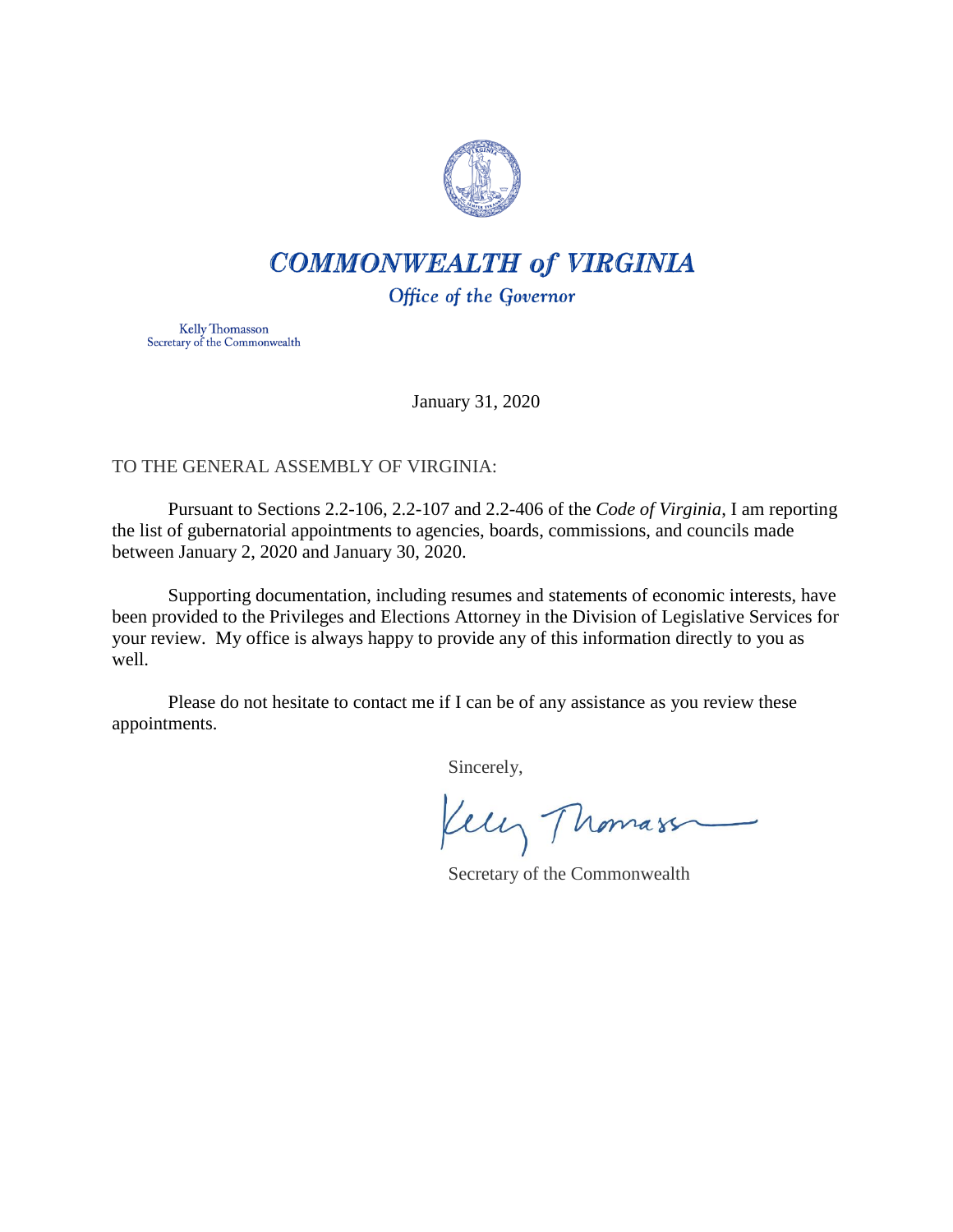## **AUTHORITIES**

## **Virginia Alcoholic Beverage Control Authority**

**William D. Euille** of **Alexandria,** Virginia 22314, Member, appointed January 10, 2020, for a term of five years beginning January 15, 2020, and ending January 14, 2025, to succeed himself.

# **COMMERCE AND TRADE**

## **Board for Architects, Professional Engineers, Certified Interior Designers, Land Surveyors and Landscape Architects**

**Frank Hancock** of **Charlottesville,** Virginia 22903, Member, appointed January 24, 2020, for a term of four years beginning July 1, 2019, and ending June 30, 2023, to succeed Andrew Cabell Crowther.

## **Board for Waterworks and Wastewater Works Operators and Onsite Sewage System Professionals**

**James N. Brockwell** of **West Point,** Virginia 23181, Member, appointed January 10, 2020, for a term of four years beginning July 1, 2019, and ending June 30, 2023, to succeed himself.

**Rosa-lee Cooke** of **Big Stone Gap,** Virginia 24219, Member, appointed January 10, 2020, for a term of four years beginning July 1, 2019, and ending June 30, 2023, to succeed herself.

**Erica Duncan** of **Ashland,** Virginia 23005, Member, appointed January 10, 2020, for a term of four years beginning July 1, 2019, and ending June 30, 2023, to succeed Douglas Perry Greene.

**Jordan Evans** of **Richmond,** Virginia 23219, Member, appointed January 10, 2020, for a term of four years beginning July 1, 2019, and ending June 30, 2023, to succeed himself.

**John Ewing** of **Richmond,** Virginia 23227, Member, appointed January 10, 2020, for a term of four years beginning July 1, 2019, and ending June 30, 2023, to succeed himself.

**Pamela M. Pruett** of **Warrenton,** Virginia 20186, Member, appointed January 10, 2020, for a term of four years beginning July 1, 2019, and ending June 30, 2023, to succeed himself.

**Caleb Taylor** of **Christiansburg,** Virginia 24073, Member, appointed January 10, 2020, for a term of four years beginning July 1, 2019, and ending June 30, 2023, to succeed Kristen Murphy Lentz.

#### **Broadband Advisory Council**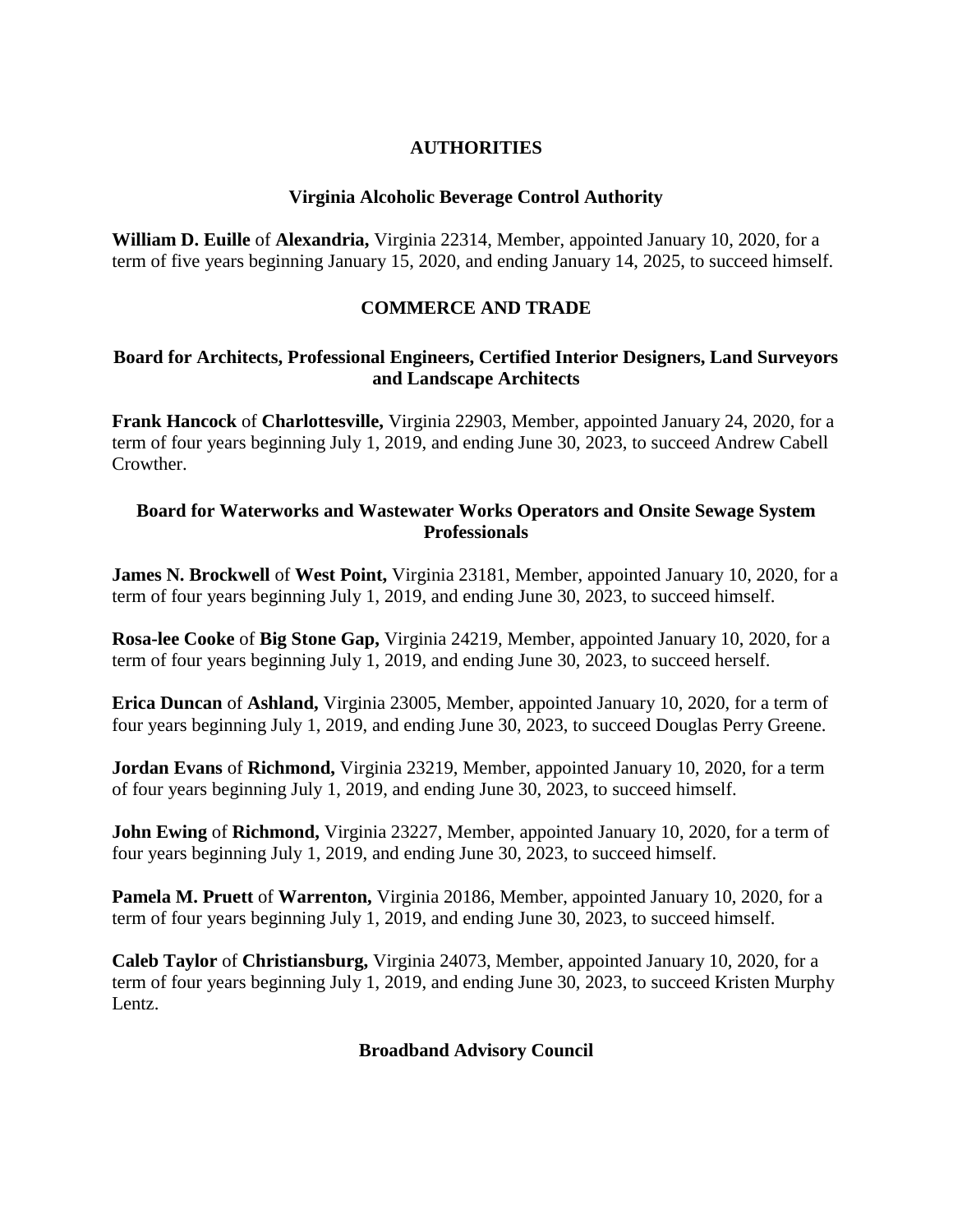**Jimmy Carr** of **Leesburg,** Virginia 20176, Member, appointed January 17, 2020, for a term of two years beginning July 1, 2019, and ending June 30, 2021, to succeed himself.

**Mike Keyser** of **Lexington,** Virginia 24450, Member, appointed January 3, 2020, for a term of two years beginning July 1, 2019, and ending June 30, 2021, to fill a new seat.

**Raphael LaMura** of **Richmond,** Virginia 23230, Member, appointed January 17, 2020, for a term of two years beginning July 1, 2019, and ending June 30, 2021, to succeed himself.

**Duront Walton** of **Richmond,** Virginia 23220, Member, appointed January 17, 2020, for a term of two years beginning July 1, 2019, and ending June 30, 2021, to succeed himself.

## **Common Interest Community Board**

**Anne M. Sheehan** of **Broadlands,** Virginia 20148, Member, appointed January 24, 2020, to fill an unexpired term beginning May 23, 2019, and ending June 30, 2021, to succeed Mary Elizabeth Johnson.

## **Southwest Virginia Cultural Heritage Foundation**

**Kevin Byrd** of **Blacksburg,** Virginia 24060, Member, appointed January 24, 2020, for a term of four years beginning July 1, 2019, and ending June 30, 2023, to succeed himself.

**Dean Chiapetto** of **Floyd,** Virginia 24091, Member, appointed January 24, 2020, for a term of four years beginning July 1, 2019, and ending June 30, 2023, to succeed himself.

**Duane A. Miller** of **Appalachia,** Virginia 24216, Member, appointed January 24, 2020, for a term of four years beginning July 1, 2019, and ending June 30, 2023, to succeed himself.

**James Morani** of **Abingdon,** Virginia 24212, Member, appointed January 24, 2020, for a term of four years beginning July 1, 2019, and ending June 30, 2023, to succeed Cathy C. Lowe.

**Amanda Pillion** of **Abingdon,** Virginia 24210, Member, appointed January 24, 2020, for a term of four years beginning July 1, 2019, and ending June 30, 2023, to succeed Lisa T. Alderman.

**Robyn Raines** of **Abingdon,** Virginia 24210, Member, appointed January 24, 2020, for a term of four years beginning July 1, 2019, and ending June 30, 2023, to succeed herself.

**Ellen Reynolds** of **Wytheville,** Virginia 24382, Member, appointed January 24, 2020, for a term of four years beginning July 1, 2019, and ending June 30, 2023, to succeed herself.

**Pat Sharkey** of **Blacksburg,** Virginia 24091, Member, appointed January 24, 2020, for a term of four years beginning July 1, 2019, and ending June 30, 2023, to succeed David E. Rotenizer.

**Kathy Shearer** of **Emory,** Virginia 24327, Member, appointed January 24, 2020, for a term of four years beginning July 1, 2019, and ending June 30, 2023, to succeed Amanda L. Parris.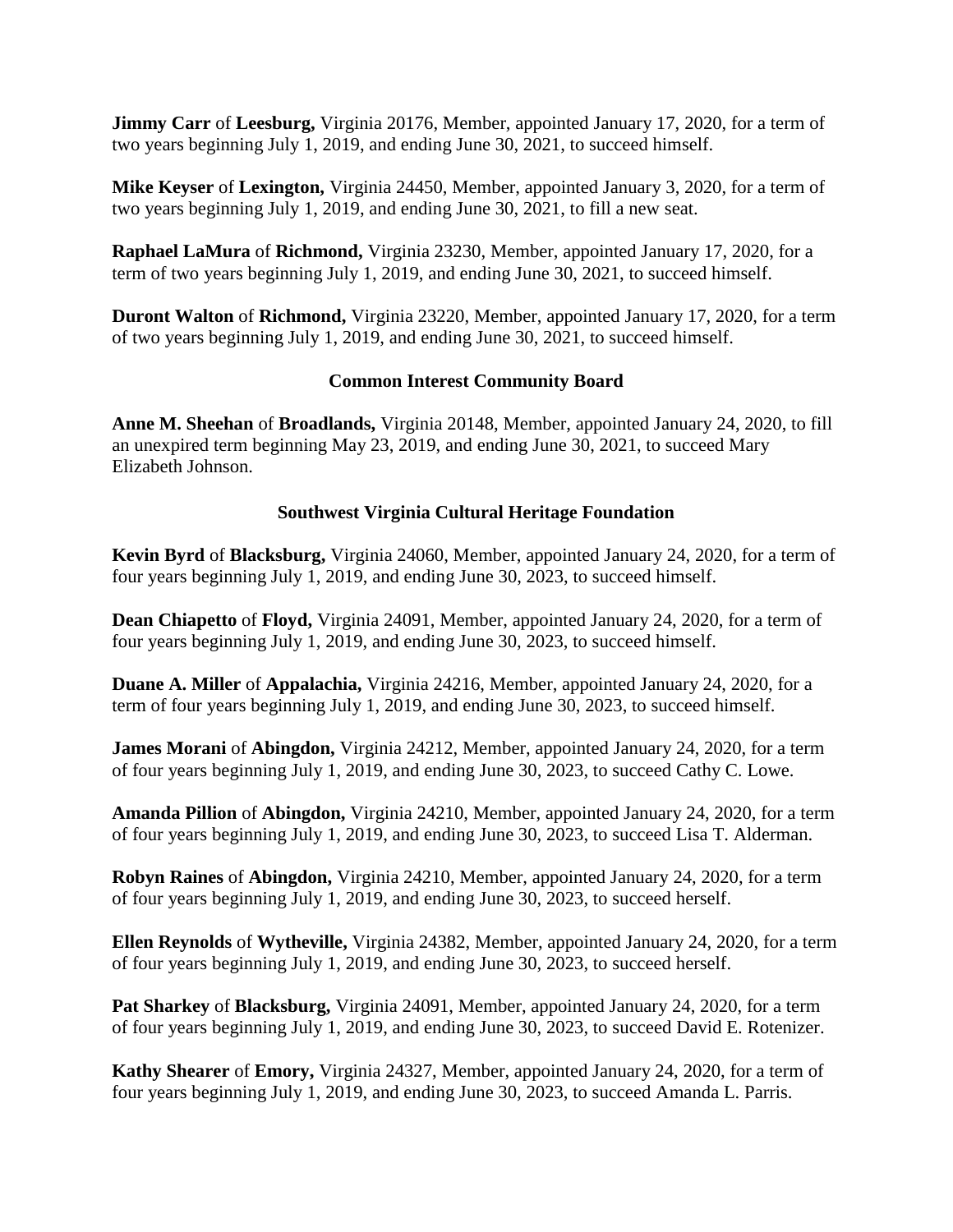**William J. Smith** of **Wytheville,** Virginia 24382, Member, appointed January 24, 2020, for a term of four years beginning July 1, 2019, and ending June 30, 2023, to succeed himself.

**Julie Walters-Steele** of **Stuart,** Virginia 24171, Member, appointed January 24, 2020, for a term of four years beginning July 1, 2019, and ending June 30, 2023, to succeed Lou Ann Jessee-Wallace.

# **COMMONWEALTH**

## **Virginia African American Advisory Board**

**Robert N. Barnette Jr.** of **Mechanicsville,** Virginia 23117, Member, appointed January 24, 2020, for a term of one year beginning July 1, 2019, and ending June 30, 2020, to fill a new seat.

**Wes Bellamy** of **Charlottesville,** Virginia 22903, Member, appointed January 24, 2020, for a term of three years beginning July 1, 2019, and ending June 30, 2022, to fill a new seat.

**Shirley Ginwright** of **Fairfax,** Virginia 22079, Member, appointed January 24, 2020, for a term of three years beginning July 1, 2019, and ending June 30, 2022, to fill a new seat.

## **Virginia Asian Advisory Board**

**Melody Agbisit** of **Norfolk,** Virginia 23510, Member, appointed January 10, 2020, for a term of four years beginning July 1, 2019, and ending June 30, 2023, to succeed Rumy J. Mohta.

**Suja Amir** of **Glen Allen,** Virginia 23060, Member, appointed January 10, 2020, for a term of four years beginning July 1, 2019, and ending June 30, 2023, to succeed Victoria Mirandah.

**Justin Lo** of **Richmond,** Virginia 23223, Member, appointed January 10, 2020, for a term of four years beginning July 1, 2019, and ending June 30, 2023, to succeed Karla Soloria.

**Praveendharan Meyyan** of **Arlington,** Virginia 22201, Member, appointed January 10, 2020, for a term of four years beginning July 1, 2019, and ending June 30, 2023, to succeed John R. Smith.

**Carla Okouchi** of **Fairfax Station,** Virginia 22039, Member, appointed January 10, 2020, for a term of four years beginning July 1, 2019, and ending June 30, 2023, to succeed Hassan M. Ahmad.

**Marie A. Sankaran Raval** of **Henrico,** Virginia 23229, Member, appointed January 10, 2020, for an unexpired term beginning November 16, 2019, and ending June 30, 2020, to succeed Osman Parvaiz.

**Jewan Tiwari** of **Manassas**, Virginia 20109, Member, appointed January 10, 2020, for a term of four years beginning July 1, 2019, and ending June 30, 2023, to succeed Leonard Cube Tengco.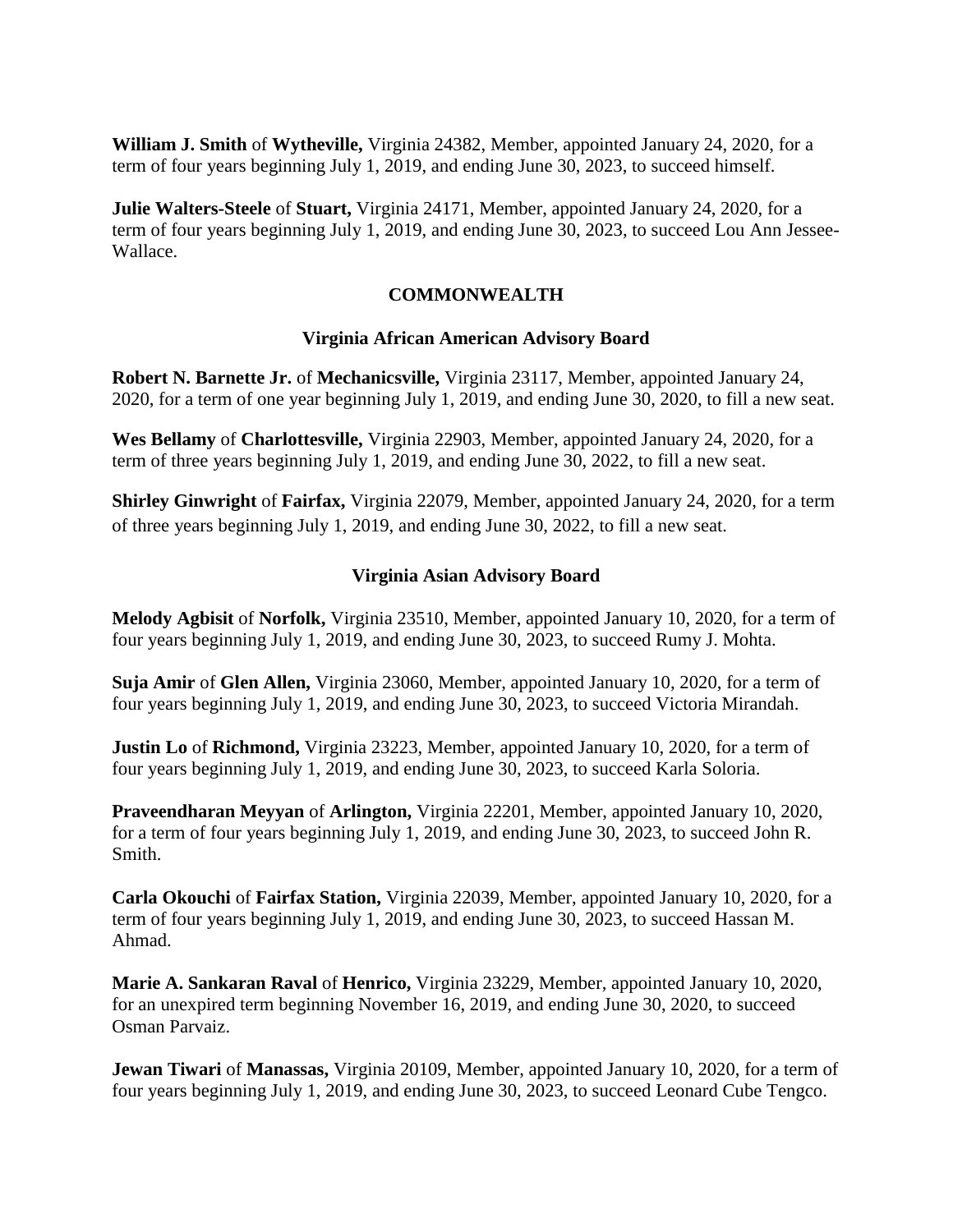## **Virginia Council on Women**

**Olga Boucher** of **Waynesboro,** Virginia 22980, Member, appointed January 24, 2020, for a term of three years beginning July 1, 2019, and ending June 30, 2022, to succeed Erin Evans-Bedois.

**Da'Shaun Antoinette Joseph** of **Reston,** Virginia 20190, Member, appointed January 24, 2020, for an unexpired term beginning September 29, 2018, and ending June 30, 2020, to succeed Susan Johnston Rowland.

**Karishma Merchant** of **Arlington,** Virginia 22202, Member, appointed January 24, 2020, for an unexpired term beginning December 24, 2019, and ending June 30, 2021, to succeed Chrystal J. Neal.

**Holly Seibold** of **Vienna,** Virginia 22180, Member, appointed January 24, 2020, for a term of three years term beginning July 1, 2019, and ending June 30, 2022, to succeed herself.

**Michelle Strucke** of **Vienna,** Virginia 22180, Member, appointed January 24, 2020, for a term of three years term beginning July 1, 2019, and ending June 30, 2022, to succeed herself.

**Michelle Woods** of **Alexandria,** Virginia 22314, Member, appointed January 24, 2020, for a term of three years term beginning July 1, 2019, and ending June 30, 2022, to succeed Ikeita Hinojosa.

## **DESIGNATED**

## **State Rehabilitation for the Blind and Vision Impaired**

**Julie Akers** of **Radford,** Virginia 24141, Member, appointed January 10, 2020, for a term of three years beginning October 1, 2019, and ending September 30, 2022, to succeed herself.

**Christine Appert** of **Charlottesville,** Virginia 22903, Member, appointed January 10, 2020, for a term of three years beginning October 1, 2019, and ending September 30, 2022, to succeed herself.

**Irene M. Conlin** of **Virginia Beach,** Virginia 23462, Member, appointed January 10, 2020, for a term of three years beginning October 1, 2019, and ending September 30, 2022, to succeed herself.

**Mark Roane** of **Richmond,** Virginia 23221, Member, appointed January 17, 2020, for a term of three years beginning October 1, 2019, and ending September 30, 2022, to succeed himself.

## **EDUCATION**

#### **Board of Trustees of the Science Museum of Virginia**